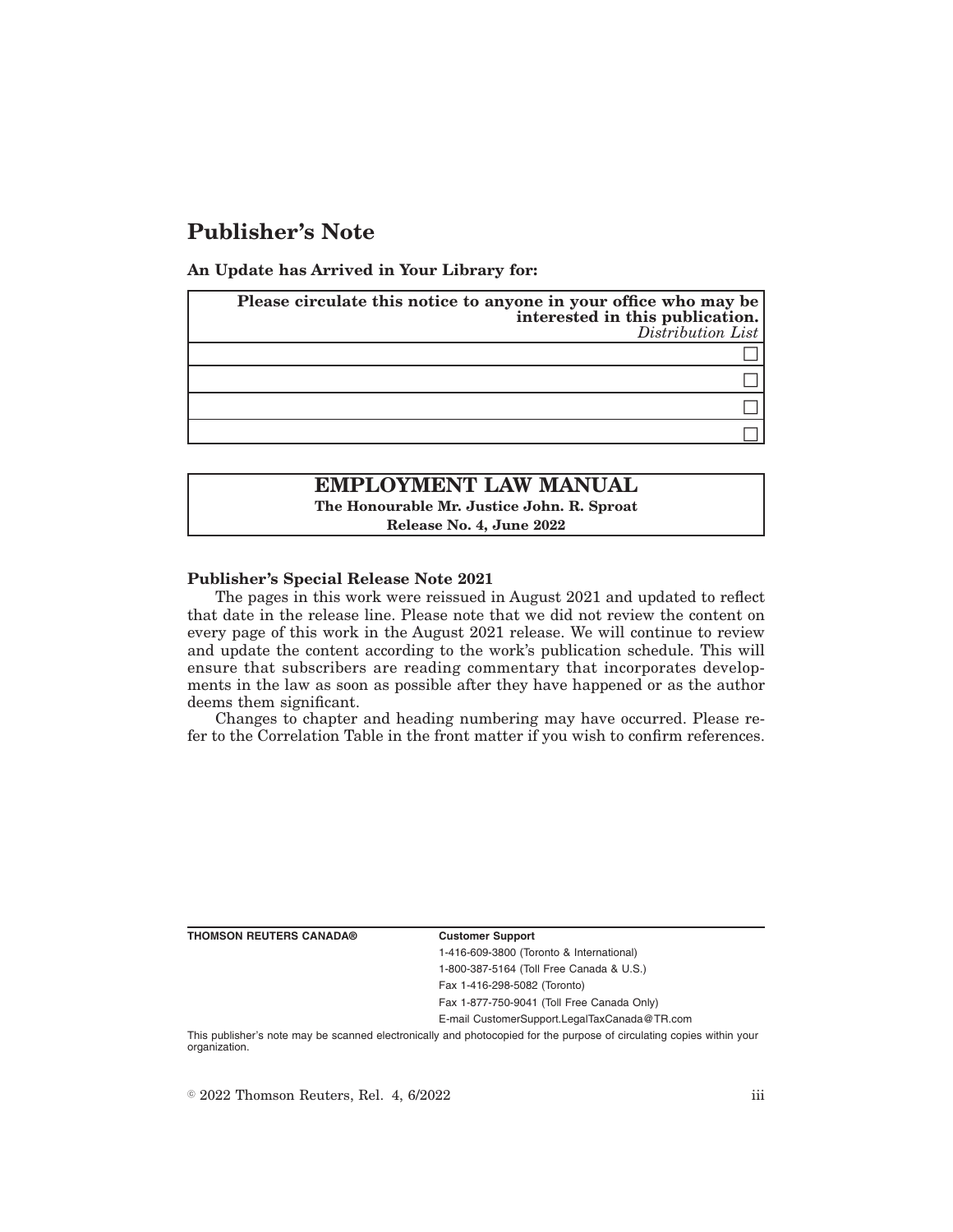In addition to an extensive treatment of wrongful dismissal law in Canada, the *Employment Law Manual: Wrongful Dismissal, Human Rights and Employment Standards* features an examination of discriminatory practices under the *Ontario Human Rights Code* and offences under the *Employment Standards Act, 2000*. A section offering practical advice on hiring and firing is supplemented by a collection of helpful precedents, featuring forms of employment contracts, warning letters, termination letters, and more.

This release features updates to the case law and commentary in Chapters 1 (Overview), 3 (The Contract of Employment), 4 (Just Cause for Dismissal), 6 (Damages), 7 (Tort Liability), 9 (Employee Obligations and Liability to Employer), 20 (Remedies), 22 (General Provisions) and 24 (Termination of Employment).

### **Highlights**

- E **JURISDICTION OF VARIOUS TRIBUNALS WHETHER DECI-SIONS RESULT IN ISSUE ESTOPPEL — WORKPLACE SAFETY DECISIONS —** In *Morningstar v. WSIAT*, an employee subject to a "campaign of harassment" by co-workers took leave as a result of humiliation and distress caused by an internal investigation that concluded there was no harassment. The employee ultimately resigned based on a medical opinion recommending she not return to the workplace and commenced an action seeking aggravated and punitive damages and claiming constructive dismissal, breach of the *Occupational Health and Safety Act* and harassment. Two decisions by the Workplace Safety and Insurance Appeals Tribunal held that the plaintiff was precluded from pursuing her civil action, and that her only recourse was under the *Workplace Safety and Insurance Act*. The Divisional Court granted the employee's application for judicial review, holding that she was entitled to continue her civil action for damages for constructive dismissal.
- E **WRONGFUL DISMISSAL WRITTEN CONTRACTS EM-PLOYER OBLIGATION TO EXERCISE CONTRACTUAL RIGHTS IN GOOD FAITH — OTHER CIRCUMSTANCES RENDERING WRITTEN CONTRACTS UNENFORCEABLE —** In *Matijczak v. Homewood* Health, the plaintiff clinical counselor resided in British Columbia and provided services in or over the telephone from British Columbia while employed from 2008 to 2020. Employment contracts signed in 2008 and 2012 provided that they were governed by the laws of British Columbia. In 2015, the employer required the plaintiff to sign a new contract, one including a provision that it was subject to the laws of Ontario and that the parties "irrevocably attorned to the jurisdiction of the Superior Courts of Ontario…." The British Columbia Supreme Court found that British Columbia's Courts retained jurisdiction on the bases that: the 2015 contract did not say that Ontario had "exclusive" jurisdiction; it would be unconscionable to force the plaintiff to sue in Ontario; and the plaintiff received no consideration for the 2015 contract.
- E **WRONGFUL DISMISSAL DAMAGES DAMAGES FOR MEN-TAL DISTRESS — AGGRAVATED DAMAGES — UNFAIR OR BAD FAITH CONDUCT IN THE MANNER OF DISMISSAL —** In *McGraw v. Southgate (Township)*, the female plaintiff was employed in a small community as an administrative assistant in the fire department, and